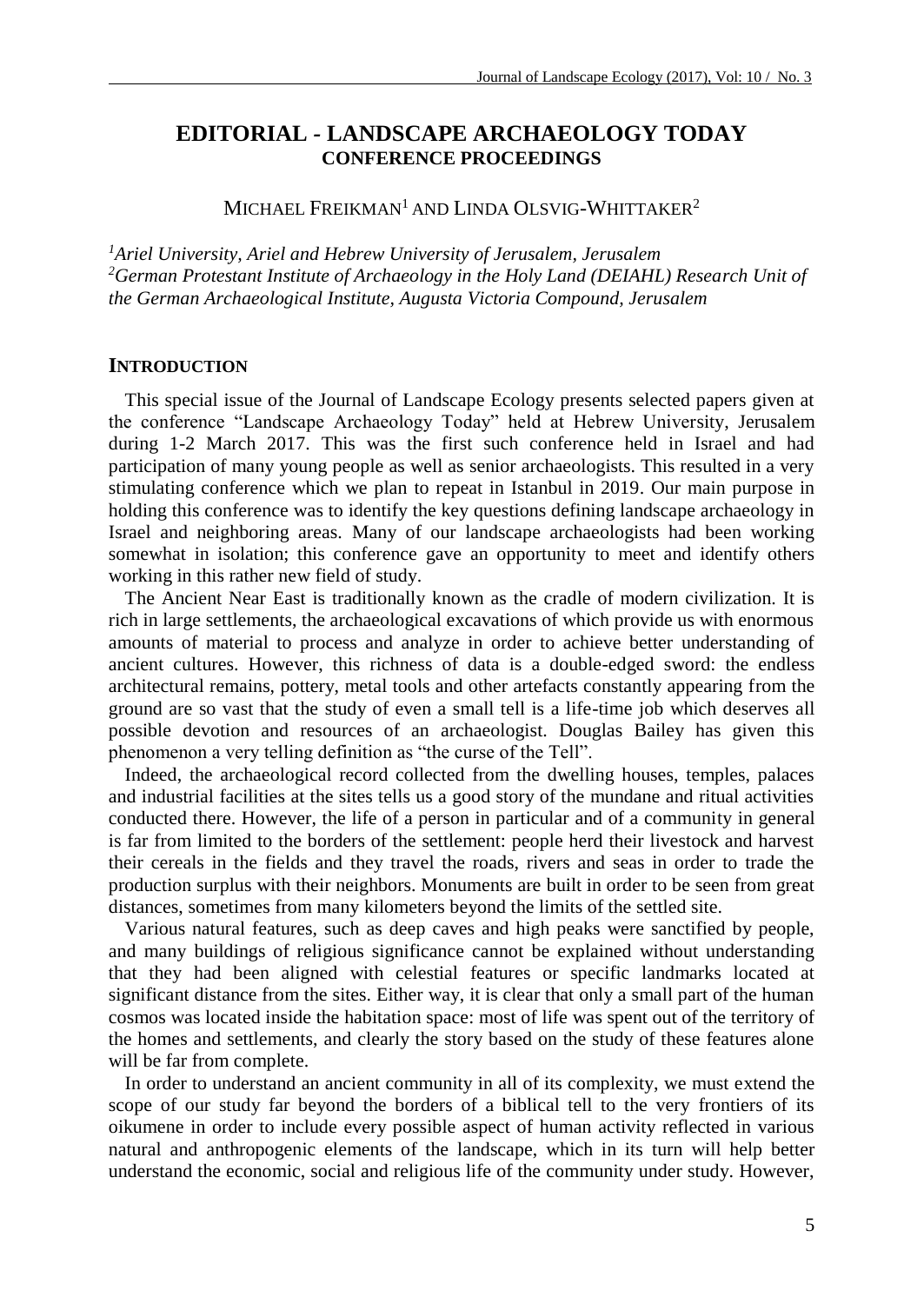these elements do not float in the void. Just as all the aspects of the human life are inseparable from each other, the elements of the landscape are always interrelated and only are meaningful when studied in the context of the whole ecological system.

For the sake of this conference we define the study of archaeological landscape as a discipline, the main aim of which is the study of the interrelations between different elements of the landscape with each other, and between them and the people who inhabited this landscape, and the way these interrelations influenced social and economic life, and the cosmology of this culture. Therefore, we may try defining the main tasks standing before a landscape archaeologist in accordance with these aims:

a. An ability to define and describe a physical landscape, to understand its various elements and the way they relate to each other as parts of the ecological system.

b. An ability to embed a physical landscape into the social structure of a society inhabiting it.

c. Understanding the symbolic value of the physical landscape as an element of the cosmological model of this society.

Clearly, these goals are very ambitious even for a scholar who studies modern landscapes with living respondents and media coming to his assistance. As these goals pertain to ancient and especially prehistoric periods only scarce remains of the material evidence are available for study, and the task of reconstruction of the landscape setting is arduous.

However, recent developments in the disciplines of humanities and natural sciences have brought new theoretical approaches enabling us to ask new research questions impossible to consider only few decades ago, on the one hand, and new technological discoveries provided us with field and laboratory methods which make the task of answering these questions feasible on the other hand. Unfortunately, the range of theoretical and field methods is so wide, that mastering them or even following the last developments in this field is not obvious for an archaeologist.

A landscape archaeologist is not a lone scholar anymore as in the early days of archaeology, but must be part of a team and part of the scientific community. Therefore, a forum where one can gain knowledge and share personal experience with colleagues is urgently needed, especially in the East Mediterranean basin where this field has been long neglected by mainstream archaeology. We set out to improve this situation.

In accordance with the considerations presented above we have made an effort to achieve participation of authors from disciplines as diverse as possible which can represent the complexity of landscape archaeology and its scientific questions. These lectures present discussion from both theory and methodology, applicable in the field and laboratory. Issues from various disciplines such as traditional archaeology, geomorphology, botany and archaeobotany, geographical information systems analysis (GIS), and many others have been organized in six different sessions: 1. Theory of landscape archaeology, 2. Ecological systems, 3. Agriculture in antiquity, 4. Landscapes Sacred, 5.Use of GIS in landscape archaeology and 6. Issues related to absolute radiometric dating of the landscape features (OSL). These are briefly outlined below, with contributing authors.

#### **THE SECTION OF THEORETICAL APPROACHES IN LANDSCAPE ARCHAEOLOGY**

Uhl, Pazout and Gassner bring discussions of various theoretical approaches to interpretation of social and political landscapes based of analysis of certain elements. **Pazout** brings a discussion on one of the most important yet frequently neglected elements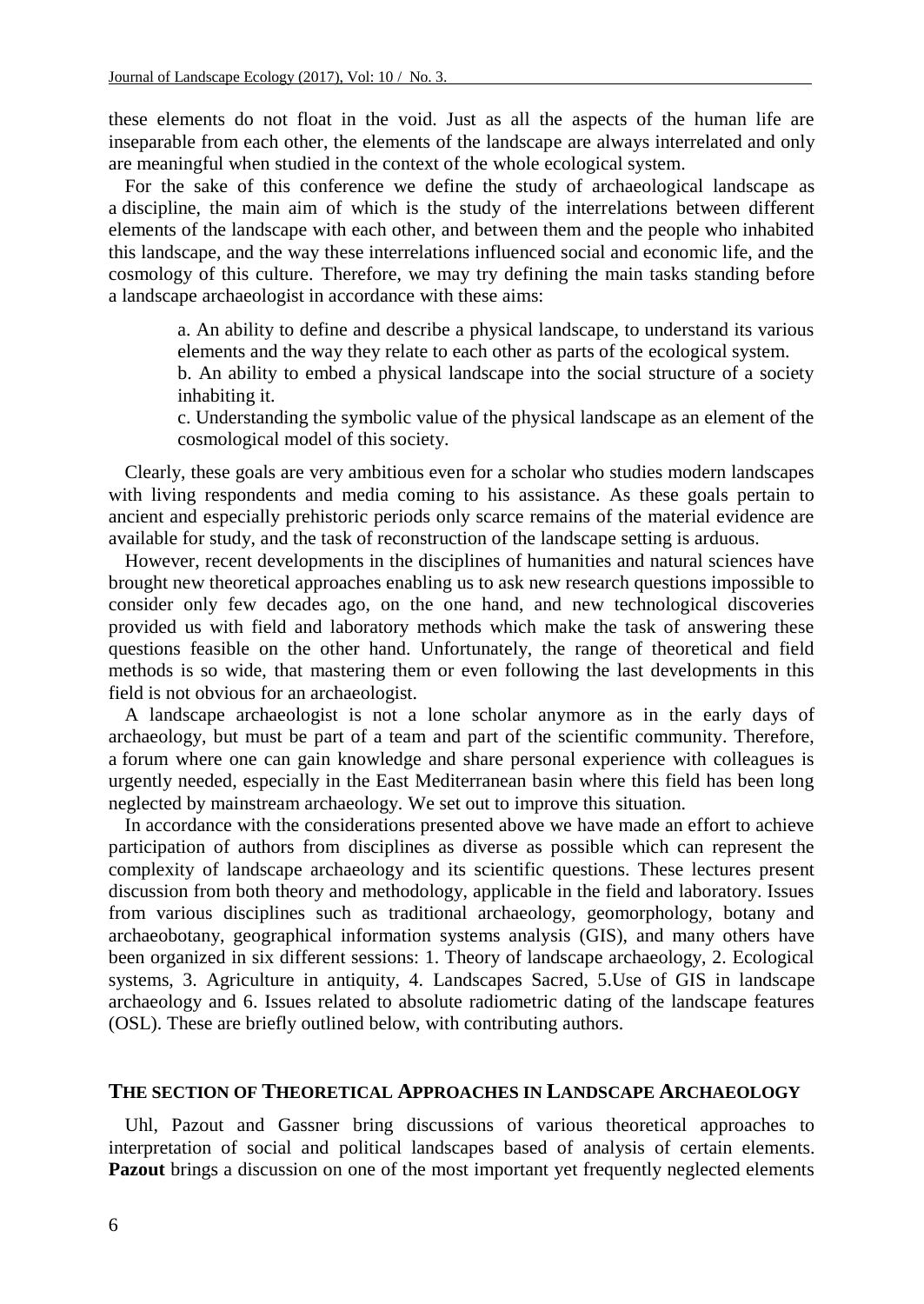of the social landscape: roads. He tests the theory of predicting road networks as function of natural mobility potential and as a consequence of site locations. His case study is about pattern prediction of the network of Roman roads in the southern Golan. **Uhl** discusses the problem of settlement shift of the Eastern European Neolithic Cucuteni culture. She shows a model of transition from one period to another which is different from the better known Tell formation process. **Gassner** deals with one of the more dominant topics in the study of Herodian archaeology: the question of King Herod's personal involvement in the building projects attributed to him. She tries to answer this question by researching and discussing the location of a 'common denominator' in the structure of Herod's "Landscape" palaces, through the study of the relationship each palace has with its surroundings: all of them featured water projects on an unprecedented scale, which in the conditions of the arid Near East was both a personal statement of Herod and his imperial propaganda as a king.

**Barromi Perlman** in her paper contributes a theory on the complexity of the usage of photography in field archaeology, which on the first sight is a purely neutral medium of data. She shows how a photographer can change the narrative of his creation (intentionally or not) through the manipulation of the size and position of the workers caught in the photographs of the archaeological excavations or various elements of the surrounding landscape and turn them into a part of a social or even political discourse.

### **THE SECTION OF SACRED LANDSCAPES**

This section deals with a specific aspect of theoretical study of the role of landscape in ritual life: two papers by Weissbein and Freikman deal with liminal zones of the social landscape frequently neglected in Tell-oriented archaeology of the Ancient Near East: **Weissbein** presents a reassessment of the Late Bronze Age temple at Tell Mevorakh based on the analysis of its landscape setting rather than the data acquired inside directly from the ritual complex and interprets it as a liminal monument rather than a road temple. **Freikman** discusses pre-urban hoards found in the dark and deep caves in the Samaria area. Unusual conditions in which these depositions have been hidden deep under the surface of the ground exclude a possibility of burial offerings or regular hoards. The discussion on the context of this assemblage produces a conclusion that they may be interpreted as ritual depositions, left by shamans at the border between the realms of the living and the dead members of the society.

#### **THE SECTION OF ECOLOGY**

Three papers deal with the interaction between man and habitat: **Soennecken** *et al.* have chosen a different approach to study patterns of settlement distribution in the Jordanian Gadara region surveyed by the team in 2009-2012. They study the correlation between the archaeological sites and the ecological characteristics of the habitat and then compare the ecological setting of the Roman period settlements with the earlier ones in the Wādī al- 'Arab region, concluding that newly founded villages were now less dependent on the natural water sources due to the system of water supply built there by the Roman authorities. **Ackermann** *et al.* present an even more integrative approach, thanks to the richer archaeological record in Israel, combining geomorphological, archaeobotanical, palaeofaunal and even archaeogenetic information available on this area to argue for Israel as a Total Anthropogenic Landscape as a result of human activity from the Pleistocene to the Industrial Revolution. Both studies demonstrate the need for integrative use of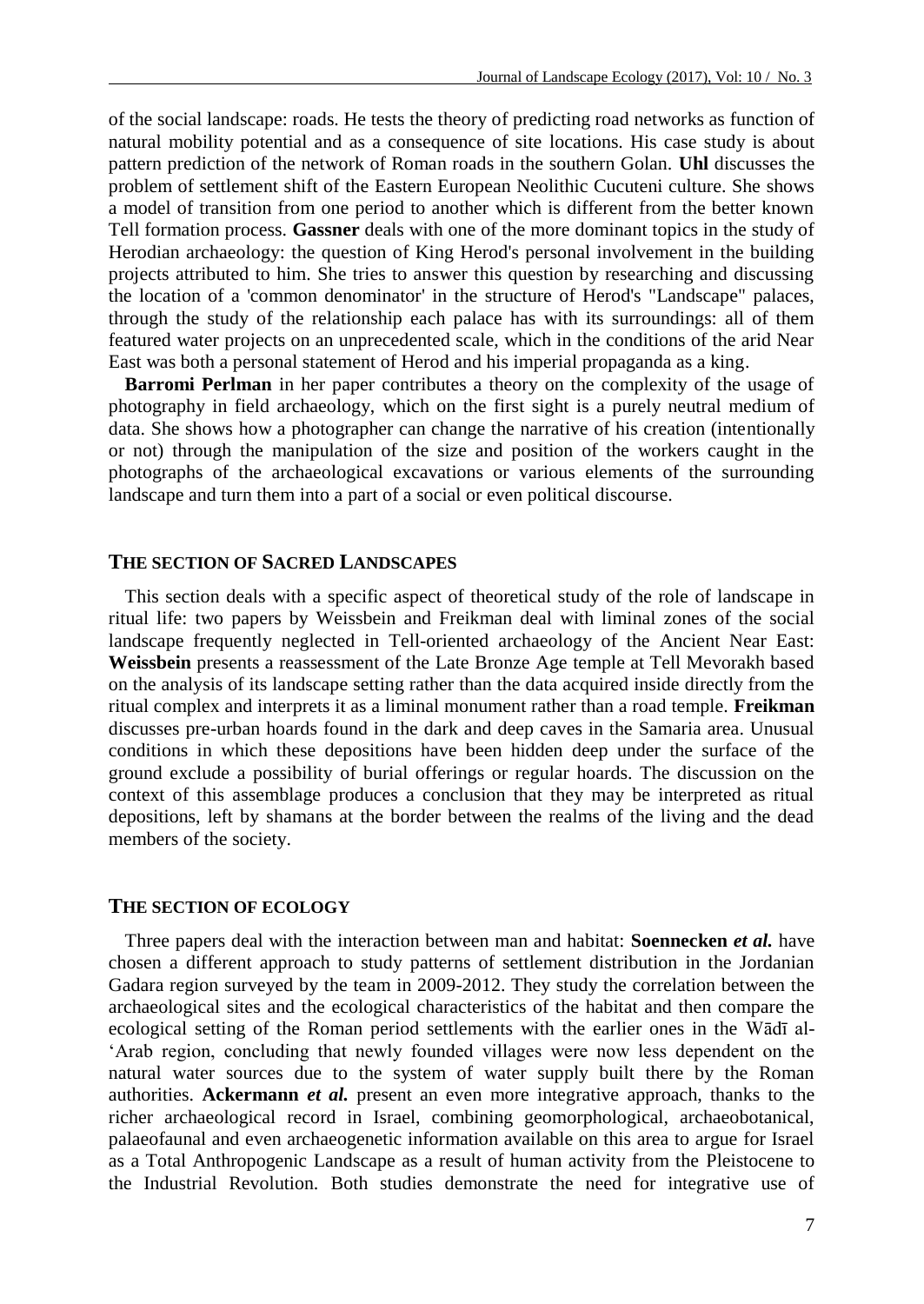geomorphological, biological and ecological information together with classical archaeological data to gain an understanding of the ecology of the past.

**Zwickel** presents the possibility of deduction of the economic model for existence of a settlement with help of the analysis of various elements of the agricultural landscape in its vicinity instead of concentrating on the excavation of the settlement itself. The economy based on agriculture is fluid, and its model can change significantly among adjacent areas or different periods of time at the same landscape unit.

In addition, **Homscher** *et al.* present new methods of collecting and recording data for the sake of study of an ecological system. The Jezreel Valley Regional Project (JVRP) team presents the possibility of using modern field-based methods of data acquisition, such as 3D photogrammetry, remote sensing, and high-precision ground control, and ways to integrate them into computerized data-management systems producing much more precise plans and imagery than with help of conventional methodology. Furthermore, they demonstrate the practical implication of this technology through the study case of a survey in the Jezreel Valley.

#### **THE SECTION OF AGRICULTURE**

Two papers has been dedicated to one of the most important factors in the relations between the man and his ecosystem: agriculture. **Orendi** *et al.* contributes an analysis of the agricultural installations from Tel Burna in conjunction with systematic archaeobotanical sampling of the site. Based on this data the team proposes a comparative reconstruction of the types of crop plants cultivated at the site during the Bronze and Iron periods and significantly enrich our understanding of changes occurring in the agricultural activity following the political changes in the regions. The paper by **Wieler** *et al.* presents the analysis of the pattern of agricultural installations in the Negev Highlands desert as a function of the levels of rainfall runoff during the Byzantine-Early Islamic periods. Moreover, based on comparison between the properties of these sites and modern installations they conclude that there probably was not severe climate change in the Negev for the last 1600 years.

### **SECTION OF GIS**

#### **(THIS SESSION WAS ORGANIZED BY DAVID GUREVITCH)**

The development of digital technologies has brought new methods and options impossible to contemplate only 20 years ago. Geographic Information Systems (GIS) is one of them. Analyzing landscape within reasonable time and effort becomes possible are for anyone due to various computer applications developed during the last decades, many of them freeware. **J. Howry** presents a discussion on the challenges posed to a scholar in this field by the age of digitization. **Birkenfeld & Paz** present the results of an analysis of the Ramat Beth Shemesh highland settlement pattern in the course of the Late Bronze period. They bring an attempt to reconstruct Late Bronze Age socio-political interactions in this area using viewshed analysis: the pattern of lines-of-sight in this area points at the existence of sub regional centers visible from the surrounding settlements. The GIS method used to conduct such analysis in a short time has great protentional in the landscape archaeology. **Frumin** used similar methodology for a discussion on the localization of Sartaba, the second of the fire beacons in the chain between Jerusalem and the northern diaspora.